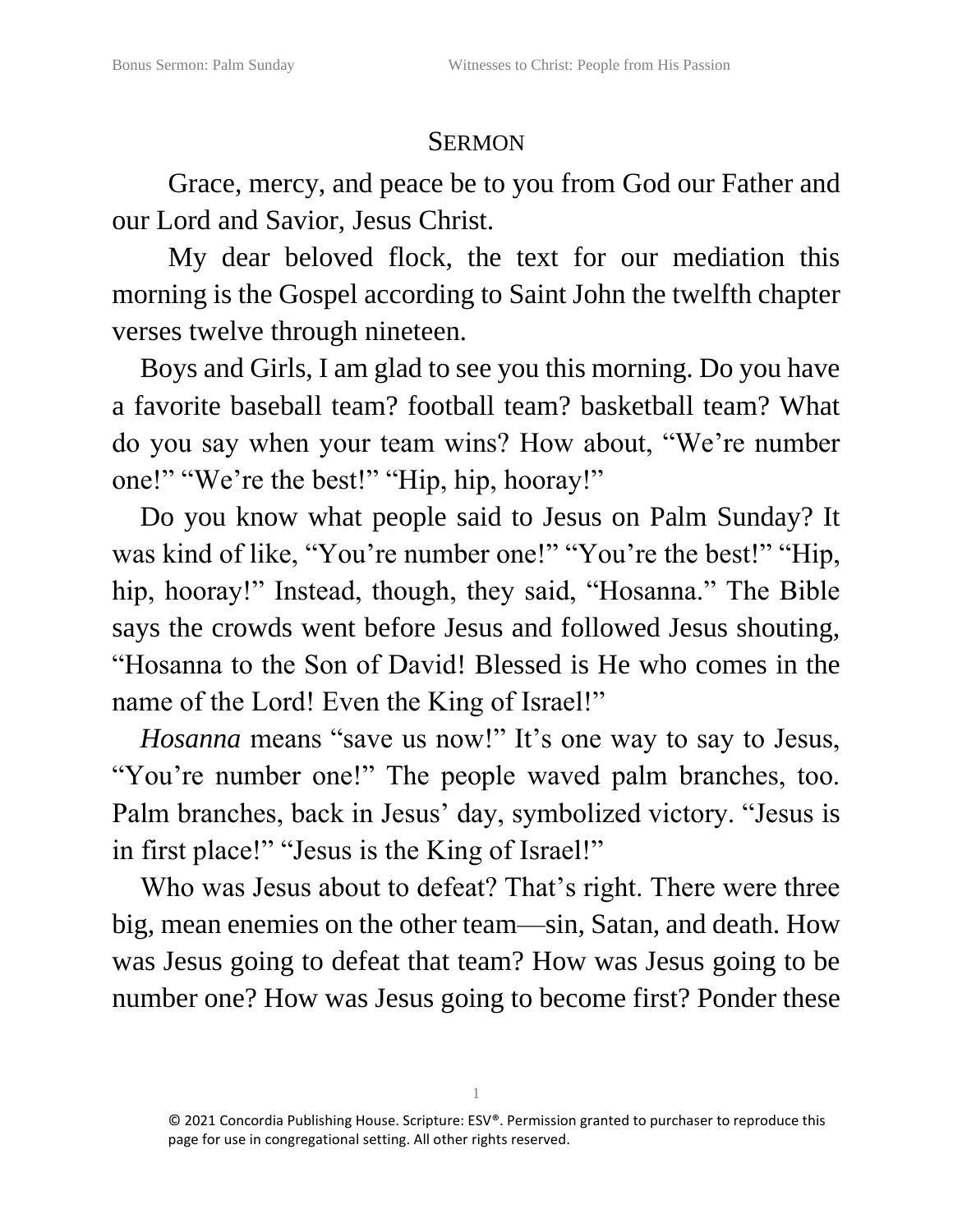question as you hear the rest of the sermon. You may go back to your seat and those who love you.

Christ is indeed number one forever and ever, but you would never have known it when He rode in on that Palm Sunday. Christ's Palm Sunday parade into Jerusalem wasn't the only parade Jerusalem had ever seen. Roman historians tell us that the governor of Judea, Pontius Pilate, regularly held military parades—parades of Roman cavalry and soldiers who marched into the city of Jerusalem.

From the western side of the city, the opposite side from which Jesus would enter, Pontius Pilate would lead Roman soldiers on horseback and on foot. Each soldier would be clad in leather armor polished to a high gloss. On each soldier's head, hammered helmets would gleam in the bright sunlight. At their sides, sheathed in their scabbards, were swords crafted from the hardest steel; in their hands, each soldier would carry a spear. Or if he was an archer, he carried a bow with a sling of arrows across his back. Drummers would beat out the cadence of the march. The message was clear. Peace came through Roman might and power. Historians call it *Pax Romana*—Roman peace.

The people expected Peace. They wanted Jewish Peace through Jesus. That is shown in what Jesus came riding in on. "And Jesus found a young donkey and sat on it, just as it is written, 'Fear not, daughter of Zion; behold, your king is coming, sitting on a donkey's colt!' " (John 12:14–15). In antiquity, horses and chariots, not donkeys, brought victory on the battlefield! In 2

<sup>© 2021</sup> Concordia Publishing House. Scripture: ESV®. Permission granted to purchaser to reproduce this page for use in congregational setting. All other rights reserved.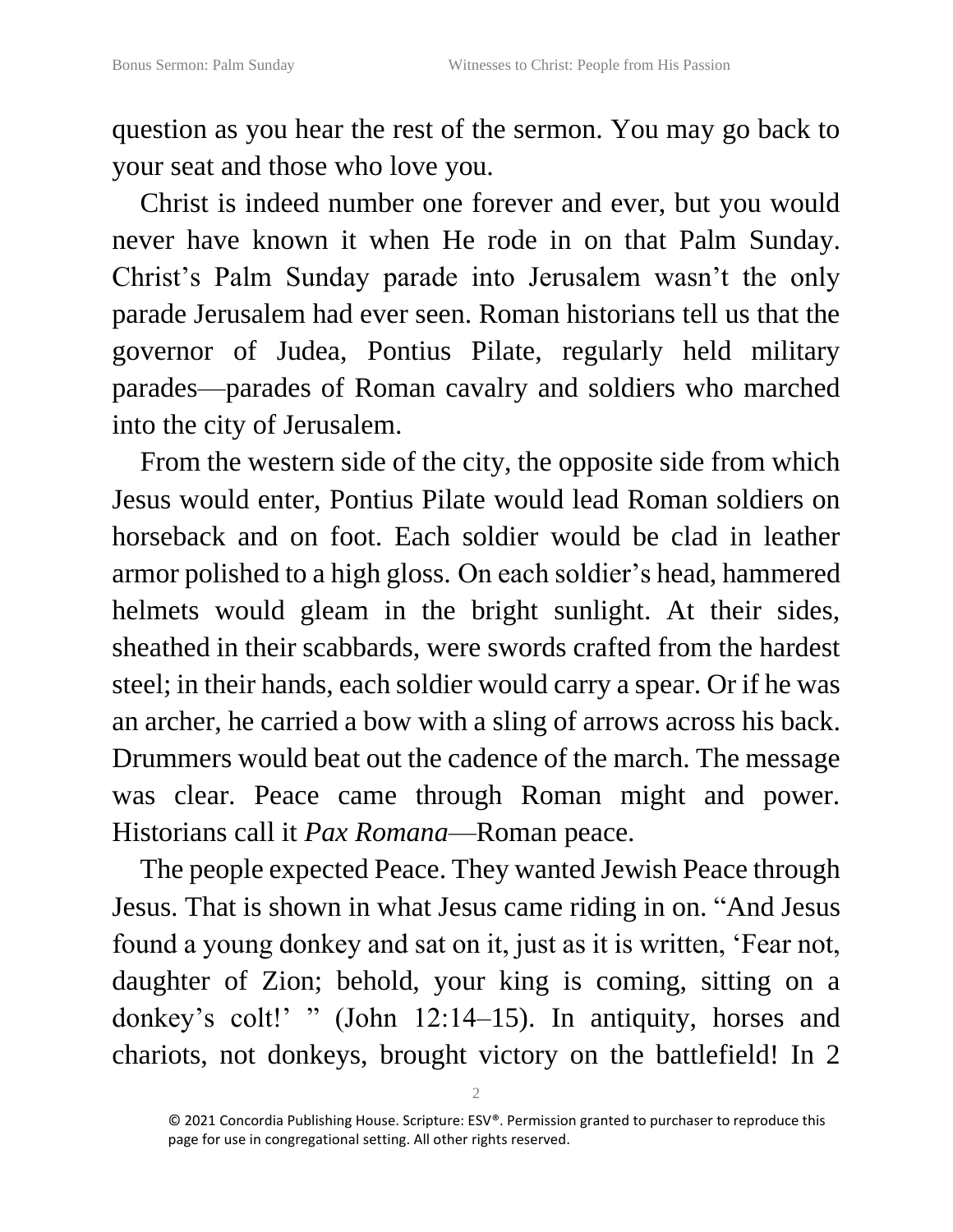Kings 2:12; 13:14, horses and chariots are proverbial for ultimate power. But Jesus rides into Jerusalem on a *donkey*. Not a warhorse, not a stallion. He has no chariots, no army, no sword, no helmet, and no spear. What is Jesus thinking?

No wonder John writes, "His disciples did not understand these things" (John 12:16). They didn't have a clue! And it shows throughout John's Gospel.

Let me give you a few examples: (1) The master of the Cana wedding feast doesn't realize where the wine has come from (John 2:9). (2) Jews believe Jesus will rebuild the temple in three literal days (John 2:20). (3) Nicodemus thinks Jesus is talking about a literal second birth (John 3:4, 9). (4) The Samaritan woman misconstrues Jesus' reference to "living water" (John 4:10–15). (5) The crowd wants to make Jesus an earthly king (John 6:15). (6) "Not even His brothers believed in Him" (John 7:5). (7) People are confused concerning Jesus' Bethlehem birth (John 7:41–42). (8) The disciples misconstrue Jesus' reference to Lazarus having "fallen asleep" (John 11:11–13). (9) Peter, by cutting off Malchus's ear, shows that he fails to understand Jesus' plan to go to the cross (John 18:10–11). (10) Mary Magdalene does not recognize Jesus (John 20:14–15). (16)

That's quite a list! It reminds me of a story Art Holst used tell. Holst was a referee in the NFL. During one game, Kansas City Chiefs tight end Fred Arbanas was tackled so hard that his artificial eye popped out. After a search, the missing eye was found. Arbanas popped it back into place, declined the coach's

<sup>© 2021</sup> Concordia Publishing House. Scripture: ESV®. Permission granted to purchaser to reproduce this page for use in congregational setting. All other rights reserved.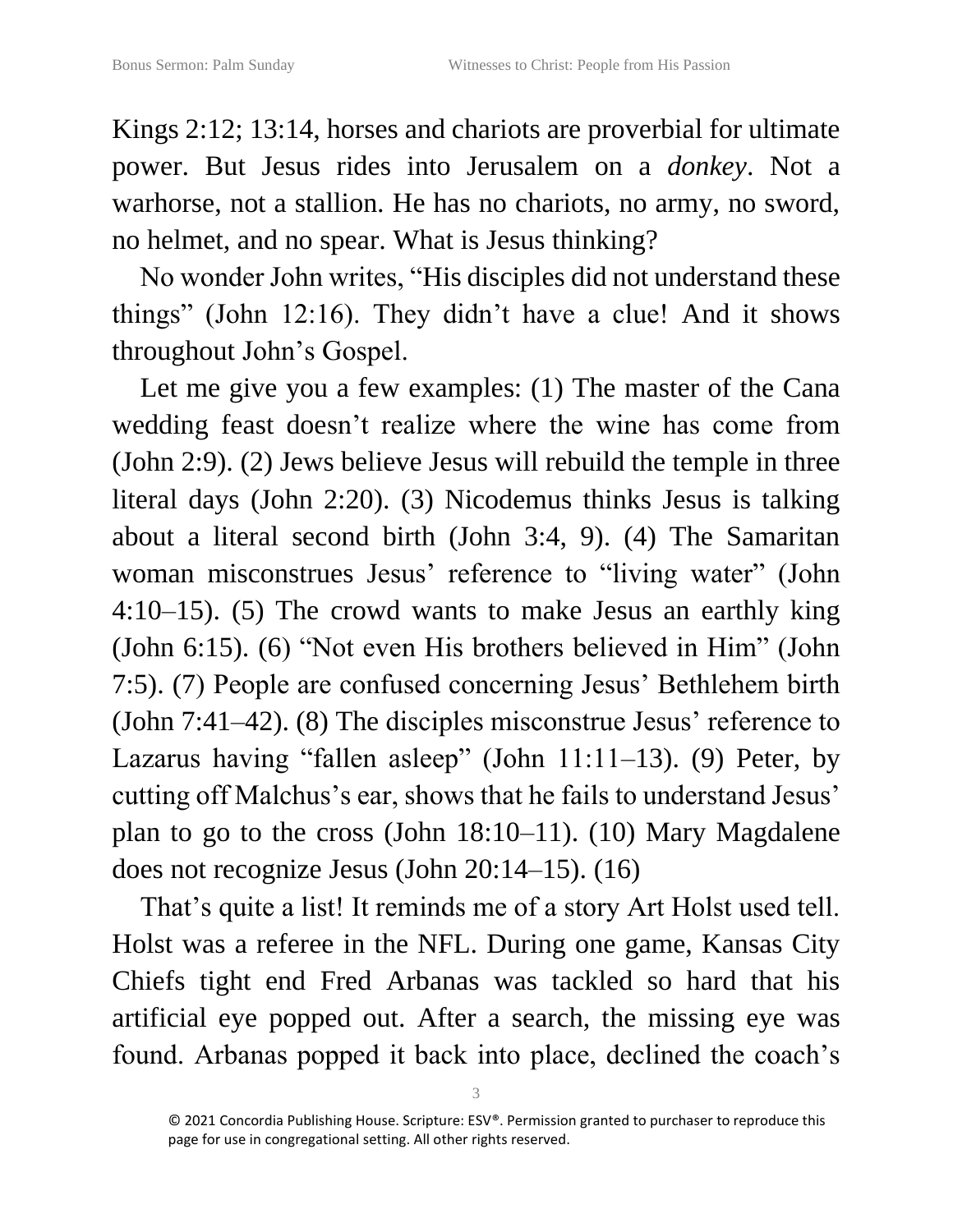offer to send in a sub, and was eager to resume play. Holst playfully said to Arbanas, "Fred, I'm impressed. But what if you had lost the other eye?" "That's easy," snapped Arbanas. "I'd become a referee!" Referees aren't the only ones who are blind. So are people throughout John's Gospel. So are we!

Let's face it. Are we any different? There are times when we are spiritually blind because we want a different Savior. A Savior who can instantly right our wrongs, heal our hurts, and miraculously deliver us from disease and all sorts of doom and gloom. A Savior that gives only sweetness and light, happiness and heaven without requiring us to do any hard work.

Sounds good right? But how does that Savior come about? Betrayal and death. Judas betrayed Christ for thirty pieces of silver. Peter used a sword in Gethsemane to strike the high priest's servant. All of the disciples abandoned the Savior. Finally, by Friday, most of the Jews ended up rejecting Jesus, crying, "Crucify Him! Crucify Him!"

No wonder that by Friday, Jesus was hanging under a sign indicating why Rome executed him: "This is Jesus, the King of the Jews" (Matthew 27:37). Looking for a king who had pomp and power, people missed seeing that God offers lasting, enduring peace through the King riding on a donkey heading to die.

And this is the kind of peace we need! The Savior's shed blood makes peace so that through faith alone we have peace *with* God (Romans 5:1) as well as the peace *of* God (Philippians 4:7). God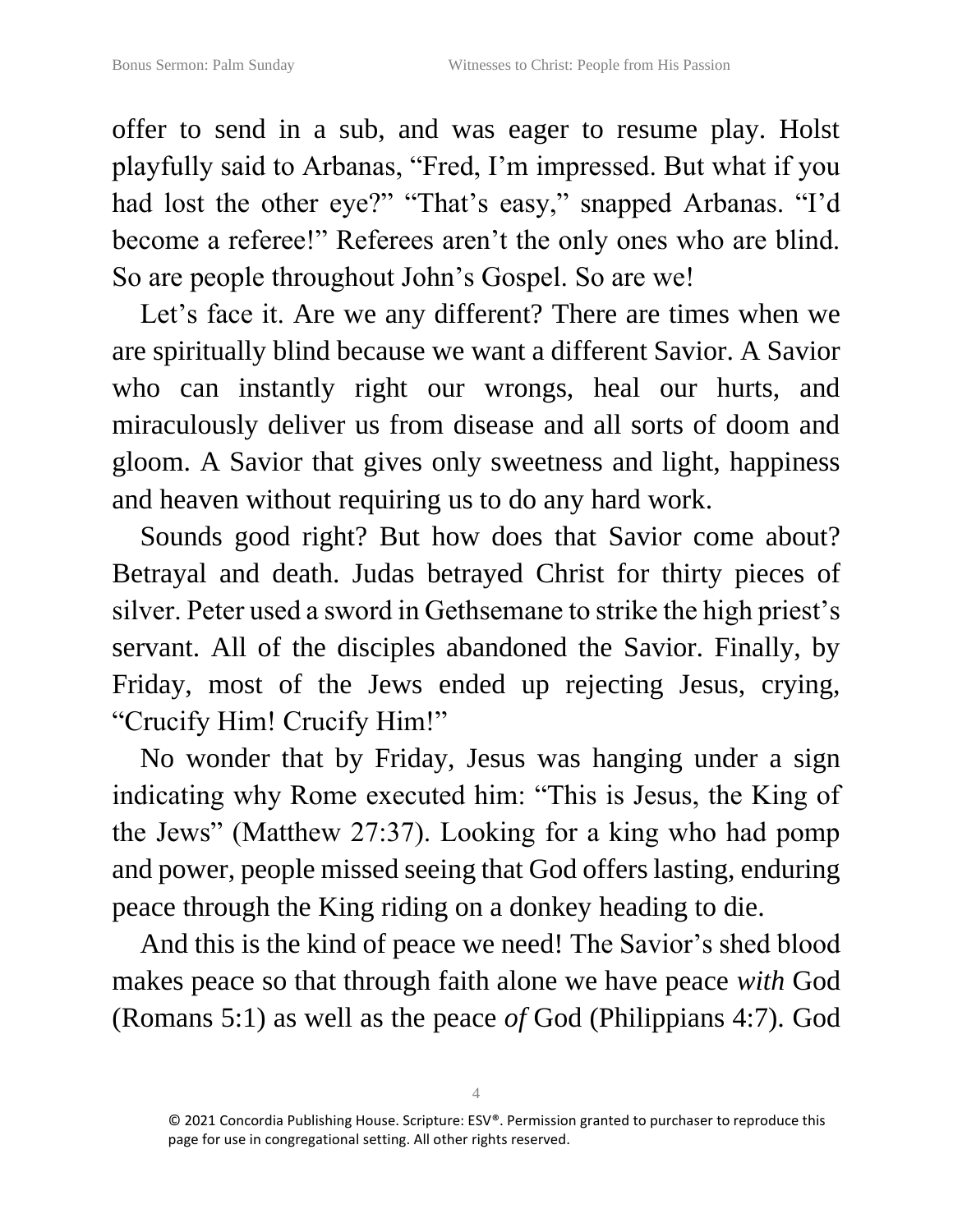delivers this peace in concrete ways in specific places—in the Gospel proclaimed, in Holy Baptism, and in the Lord's Supper.

I've met people who say, "I made my peace with the man upstairs." What they really mean is that they have a cease-fire with God. "God, You stay on Your side of the fence, and I'll stay on mine. God, You stay up in heaven and do Your thing, and I'll stay on earth and do my thing. God, if You don't bother me, I won't bother You!" That's not having peace with God. That's having a cease-fire with God. God offers so much more! He offers a relationship!

A relationship made by the Savior shedding His blood. Stand beneath the cross and receive these beautiful promises, all found in John's Gospel. "Peace I leave with you; My peace I give to you" (John 14:27). "I have said these things to you, that in Me you may have peace. In the world you will have tribulation. But take heart; I have overcome the world" (John 16:33). "Jesus came and stood among them and said to them, 'Peace be with you'" (John 20:19).

Peace because Jesus rides into Jerusalem on a donkey. Peace because He suffers, bleeds, and dies Christ's disciples didn't stay in the dark about Palm Sunday forever. John writes, "His disciples did not understand these things at first, but when Jesus was glorified, then they remembered that these things had been written about Him and had been done to Him" (John 12:16). The disciples finally understood the peace of Jesus and—by the presence and

<sup>© 2021</sup> Concordia Publishing House. Scripture: ESV®. Permission granted to purchaser to reproduce this page for use in congregational setting. All other rights reserved.